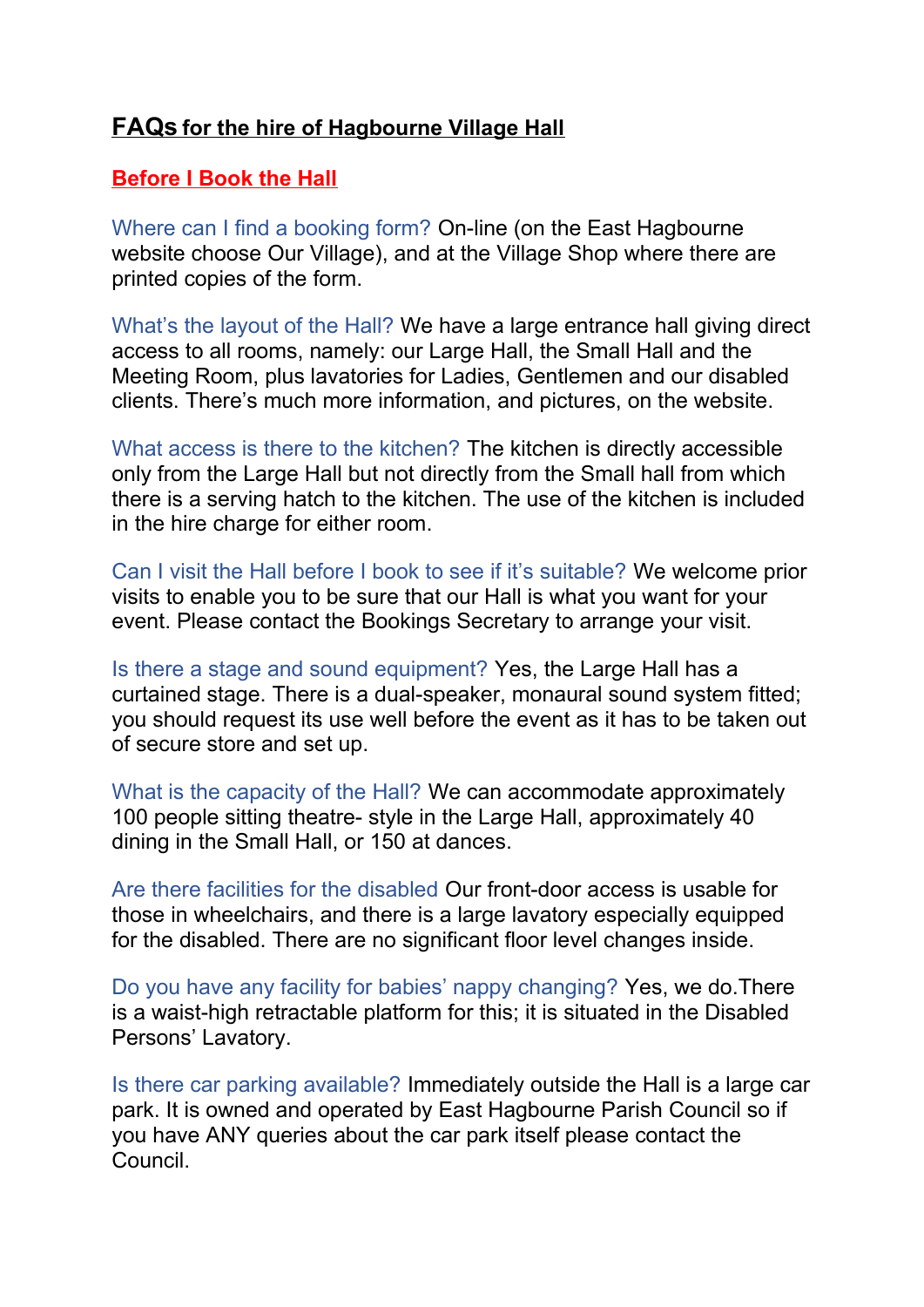Do you have:

- cutlery
- wine glasses, beer glasses
- cups, saucers, plates
- tables, chairs?

We have cutlery for 100 settings but no serving or carving tools. There are a number of wine and beer glasses but if you have any specific needs, such as champagne flutes etc. it's better if you bring along your own. There are about 100 mugs and 110 sets of dinner plates, soup bowls and tea-plates. We have plenty of large tables at which six can eat comfortably and eight if you're good friends, plus 120 chairs.

#### I'm holding a childrens' party and wish to install a "Bouncy Castle" in the Hall. Is this permitted?

Bouncy castles have successfully been used in the Hall but you should be aware that there are steel ceiling beams in the larger hall, which must be avoided. The castle's installation and use are outside the control of the Management Committee and hence are entirely your responsibility. The castle must NOT be affixed to the floor or to any part of the Hall by any means which may damage the Hall.

Is there any free time allowed for setting up and/or clearing up? We ask that you book and pay for all the time you will be in occupation; this will include any time necessary for setting-up and clearing.

What is the minimum time between events? To enable us to offer you and others a clean and tidy Hall we usually require an hour between events. Under certain circumstances, such as after a party, this time may be extended further.

Can I sell alcohol at my event? To sell or supply alcohol one needs a licence; the Hall has such a licence for the on-sale of alcohol but we must be advised of the person responsible for its sale.

When do I pay for my hire? We ask for the Hire monies to be paid ten days before your event.

And to *WHOM* should I send the monies? Send to the same person/address as the booking form, please.

Do you offer any discounts? The Hall offers a discount to the parishioners of East and West Hagbourne, i.e. those resident within the boundaries of the parishes, for personal bookings.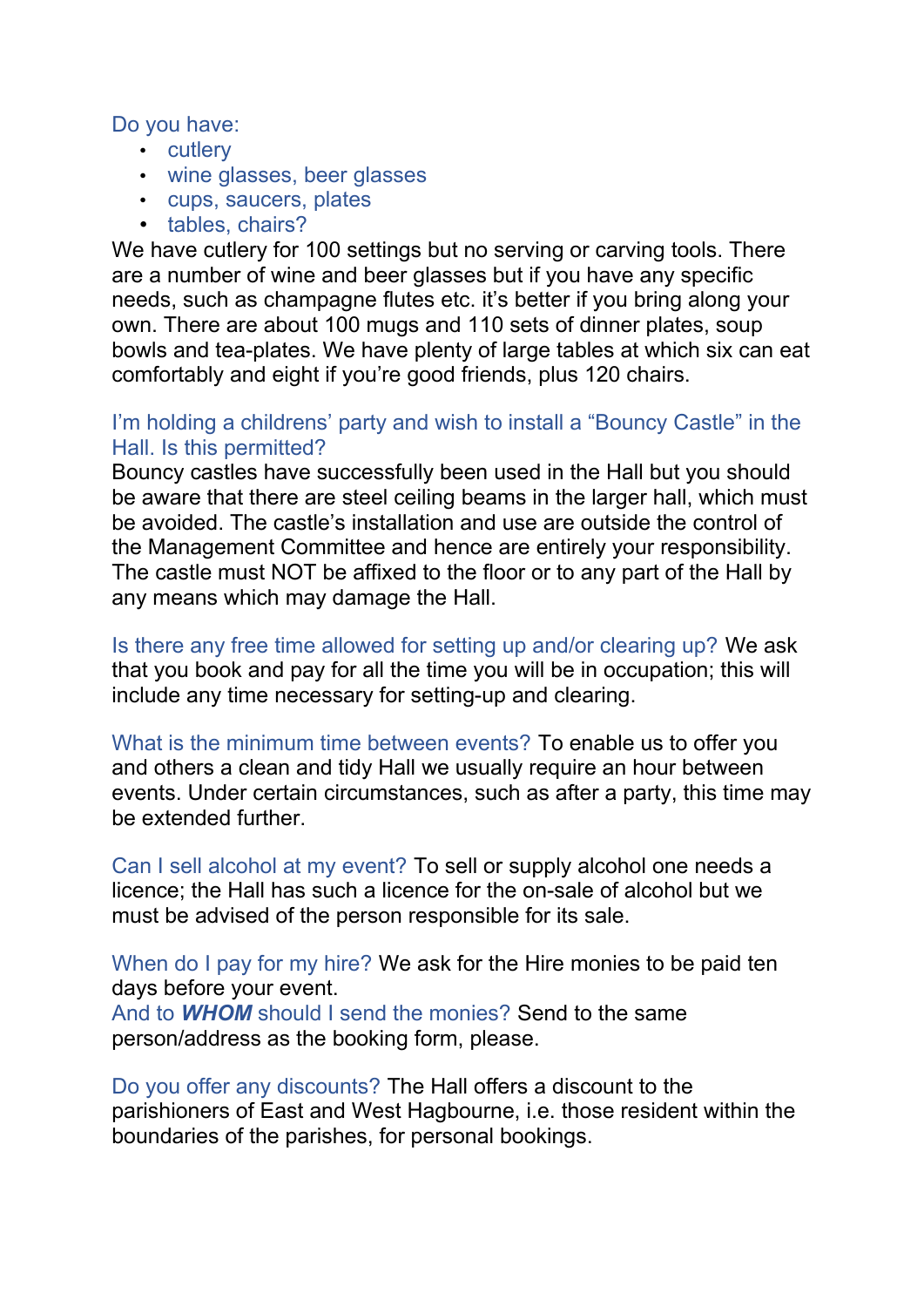Do you have any restrictions as to who can hire the Hall? We do not hire the Hall to anyone aged less than 18 years, nor to anyone who may still owe money to the Hall for any reason. There may be some activities or events for which we would choose not to hire out the Hall; please ask if you need to.

I've made a booking but it hasn't appeared on the published list. Why is that? Currently the diary is not live and the Booking Secretary updates the published diary when there are significant changes. There may also be times when the Booking Secretary is awaiting block booking information from the regular users for the forthcoming term.

I've enquired about an available time but haven't heard any more; nor does my booking appear on the published list. Why is that? An enquiry does not constitute a booking, which is not firm until you have submitted a Booking Request to the Booking Secretary and you have been sent a **Confirmation** 

## **On the Day**

Do I collect a key? The caretaker will arrive to open the Hall at the time you requested on your application.

How will I know how to operate the lighting, heating, cooker etc, etc.? We have printed a Users' Guide which is offered to all those who might find it useful. A copy is kept permanently in a drawer in the kitchen.

My guests want to arrive earlier than the time booked; will this be acceptable? The Hall will be opened at the time you booked, and unless you have made an alteration (with the agreement of the Bookings Secretary), that is the time guests may enter. If the Hall is already open owing to an earlier event being in progress, we ask that you respect their tenancy of the Hall and don't enter prematurely.

What should I do if there's no-one there to open the Hall at the time I booked? We hope this doesn't happen, of course, but if you should find yourself unable to access the Hall, please call any one of the numbers posted prominently on the front glass of the Hall.

There is another event occurring in one of the other rooms; what should I do? Please confine your use of the Hall to the room(s) you have booked and respect others' rights to the room they are in.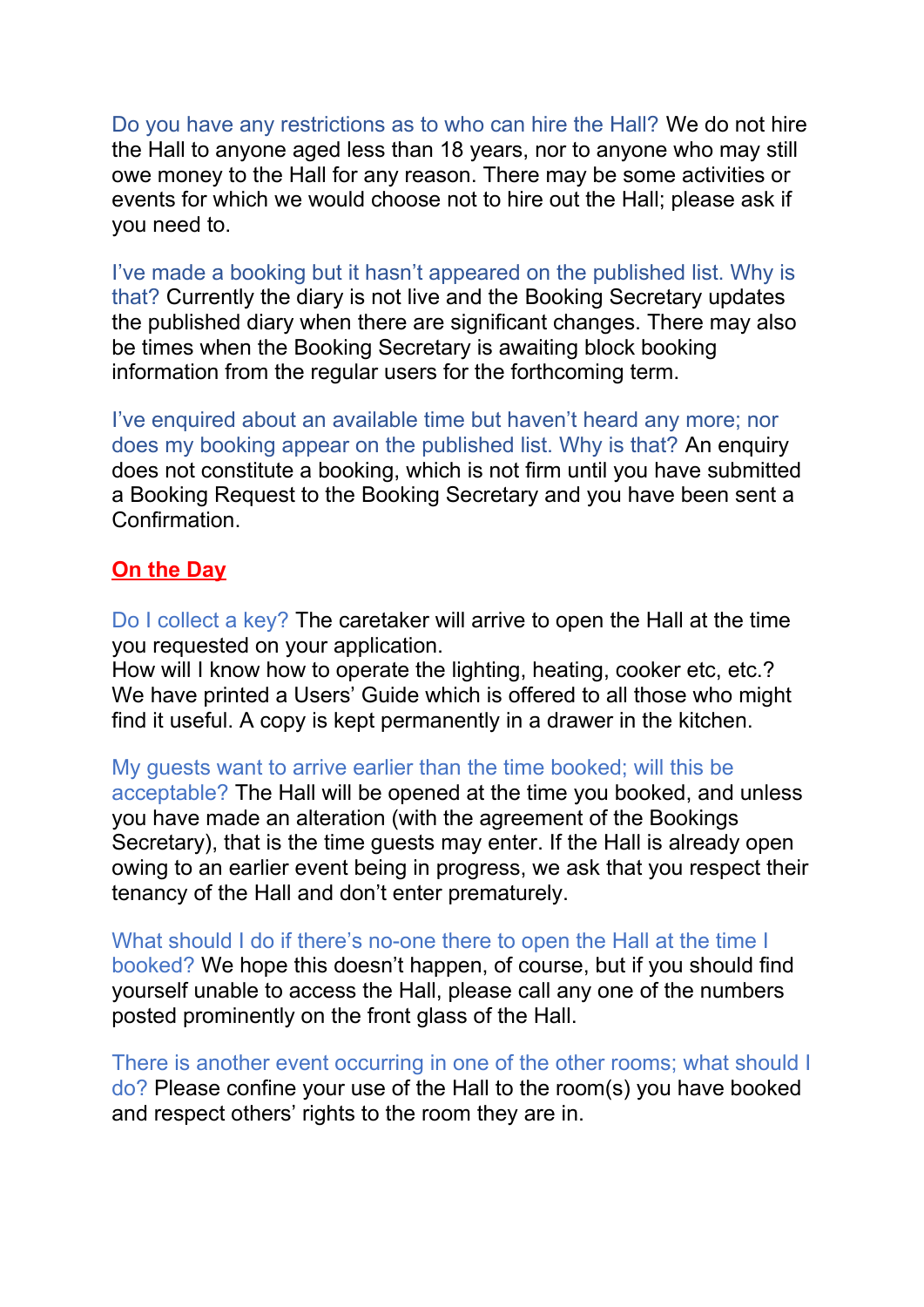I want to set up for my event and then leave the Hall to go to the (e.g.) Church. What arrangements can we make? If you ask the caretaker for the loan of a key when she opens for you, she will lend you the front door key. Please take care of it; its loss will be expensive as the lock itself and ten other keys will have to be replaced.

#### **During Hire**

There is some faulty equipment at the Hall; what should I do? We'd be pleased if you would report it to the caretaker or to the Chairman. If a malfunction is interfering with the proper running of your event, you may report it immediately to any of the people whose numbers appear on the front door.

I've broken something belonging to the Hall; where should I report this? Again, to the caretaker or to the Chairman. We have an understanding view of accidental breakage, but if we feel an item has been broken through misbehaviour or similar we would expect it to be paid for. We would far rather discuss a breakage with a hirer than have to pursue them later and would hope to come to a reasonable arrangement.

How do I operate the cooker / heaters / lights / other equipment? There is a comprehensive guide to the operation of the Hall's equipment in a kitchen drawer almost opposite the entrance door to the kitchen. The caretaker should offer you this booklet when you enter the Hall.

## **At the Close of my Event**

How much cleaning-up do you expect me to do? We expect that all tables will be clean and floors swept. We do NOT expect to find food anywhere except in the fridge or the bin!! We should like refuse put into the correct bins, i.e. recyclable items into the green bin and waste food into the food caddy etc. Our caretaker will clean and polish but we hope you will help us by clearing your rubbish etc. Please note that our Hiring Terms state that should the Hall be left in such a state that excessive caretaker's cleaning is necessary, we reserve the right to deduct the cost from the deposit left with us.

What time must we leave? The time you stated on your booking application is the time you and your guests should be leaving, and the caretaker will arrive then, expecting to be able to clean up and leave reasonably soon after that time.